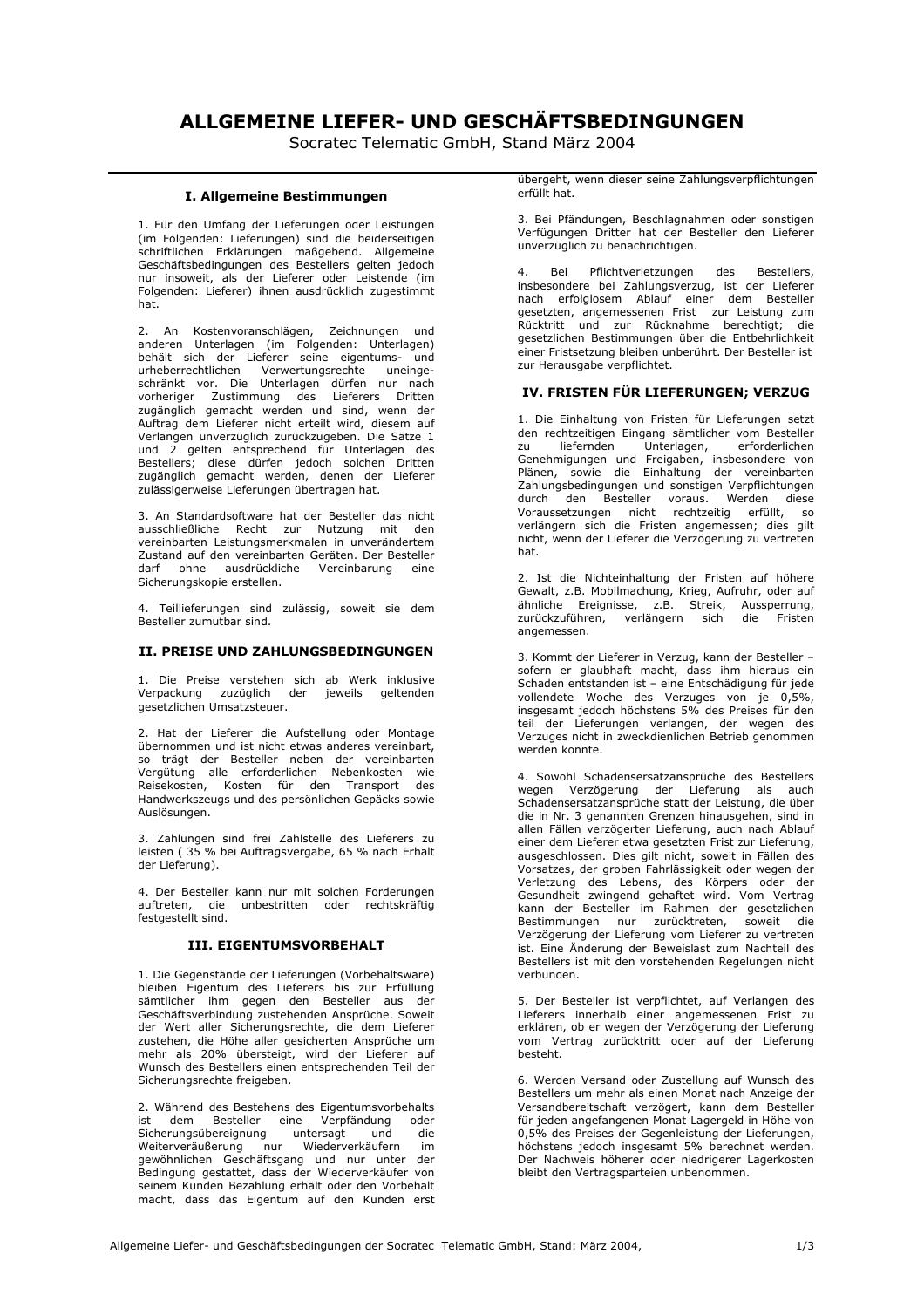#### V. GEFAHRÜBERGANG

- 1. Die Gefahr geht auch bei frachtfreier Lieferung wie folgt auf den Besteller über:
	- Bei Lieferungen ohne Aufstellung oder<br>Montage, wenn sie zum Versand gebracht<br>oder abgeholt worden sind. Auf Wunsch a) und Kosten des Bestellers werden<br>Lieferrungen vom Lieferer gegen die<br>üblichen Transportrisiken versichert;
	- Bei Lieferungen mit Aufstellung oder b) Montage am Tage der Übernahme in eigenen Betrieb oder, soweit vereinbart, nach einwandfreiem Probebetrieb.

2. Wenn der Versand, die Zustellung, der Beginn, die Durchführung der Aufstellung oder Montage, die Übernahme im eigenen Betrieb oder der Probebetrieb aus vom Besteller zu vertretenden Gründen verzögert wird oder der Besteller aus sonstigen Gründen in Annahmeverzug kommt, so geht die Gefahr auf den Besteller über.

#### **VI. AUFSTELLUNG UND MONTAGE**

Für die Aufstellung und Montage gelten, soweit nicht anderes schriftlich vereinbart ist, folgende Bestimmungen:

1. Der Besteller hat auf seine Kosten zu übernehmen und rechtzeitig zu stellen:

- a) alle branchenfremden Nebenarbeiten einschließlich der dazu benötigten Fach- , Hilfskräfte und Werkzeuge,
- b) die zur Montage und Inbetriebsetzung erforderlichen Bedarfsgegenstände und -stoffe, und Vorrichtungen, wie: EDV-Einrichtung gemäß der Spezifikation durch den Lieferanten. Alle Vorrichtungen die für die Montage und die Inbetriebnahme der Produkte des Lieferanten (z.B.: Bordrechner, Terminals und Antennen) notwendig sind,
- c) Elektrizität an der Verwendungsstelle<br>einschließlich der Anschlüsse, Heizung und Beleuchtung,
- $d)$ Bei der Montagestelle für die Aufbewahrung der Maschinenteile, Apparaturen, Materialien,<br>Werkzeuge usw. genügend große, geeignete, trockene und verschließbare Räume und für das Montagepersonal angemessene Arbeits- und Aufenthaltsräume einschließlich den Umständen angemessener sanitärer Anlagen; im Übrigen<br>hat der Besteller zum Schutz des Besitzes des Lieferers und des Montagepersonals auf der Baustelle die Maßnahmen zu treffen, die er zum
- Schutz des eigenen Besitzes ergreifen würde,<br>Schutzkleidung und Schutzvorrichtungen, die  $\rho$ infolge besonderer Umstände der Montagestelle erforderlich sind

2. Vor Beginn der Montagearbeiten hat der Besteller die nötigen Angaben über die Lage verdeckt geführter Strom- , Gas-, Wasserleitungen oder ähnlicher Anlagen sowie die erforderlichen statischen Angaben unaufgefordert zur Verfügung zu stellen.

3. Vor Beginn der Aufstellung oder Montage müssen sich die für die Aufnahme der Arbeiten erforderlichen Beistellungen und Gegenstände an der Aufstellungsoder Montagestelle befinden und alle Vorarbeiten vor Beginn des Aufbaus so weit fortgeschritten sein, dass die Aufstellung oder Montage vereinbarungsgemäß begonnen und ohne Unterbrechung durchgeführt werden kann. Anfuhrwege und der Aufstellungs- oder Montageplatz müssen geebnet und geräumt sein.

4. Verzögert sich die Aufstellung, Montage oder Inbetriebnahme durch nicht vom Lieferer zu<br>vertretende Umstände, so hat der Besteller in angemessenem Umfang die Kosten für die Wartezeit und zusätzlich erforderliche Reisen des Lieferers oder des Montagepersonals zu tragen.

5. Der Besteller hat dem Lieferer wöchentlich die Dauer der Arbeitszeit des Montagepersonals sowie die Beendigung der Aufstellung, Montage oder Inbetriebnahme unverzüglich zu bescheinigen.

6. Verlangt der Lieferer nach Fertigstellung die Abnahme der Lieferung, so hat sie der Besteller innerhalb von zwei Wochen vorzunehmen. Geschieht dies nicht, so gilt die Abnahme als erfolgt. Die Abnahme gilt gleichfalls als erfolgt, wenn die Lieferung - gegebenenfalls nach Abschluss einer vereinbarten Testphase - in Gebrauch genommen worden ist.

#### **VII. ENTGEGENNAHME**

Der Besteller darf die Entgegennahme von Lieferungen wegen unerheblicher Mängel nicht verweigern.

## VIII. Sachmängel

Für Sachmängel haftet der Lieferer wie folgt:

1. Alle diejenigen Teile oder Leistungen sind nach Wahl des Lieferers unentgeltlich nachzubessern, neu zu liefern oder neu zu erbringen, die innerhalb der Verjährungsfrist – ohne Rücksicht auf die Betriebsdauer – einen Sachmangel aufweisen, sofern dessen Ursache bereits im Zeitpunkt des Gefahrenübergangs vorlag.

2. Sachmängelansprüche verjähren in 12 Monaten. Dies gilt nicht, soweit das Gesetz gemäß §§ 438 Abs. 1 Nr. 2 (Bauwerke und Sachen für Bauwerke), 479 Abs. 1 (Rückgriffsanspruch) und 63a Abs. 1 Nr. 2 (Baumängel) BGB längere Fristen vorschreibt sowie in Fällen der Verletzung des Lebens, des Körpers oder der Gesundheit, bei einer vorsätzlichen oder grob fahrlässigen Pflichtverletzung des Lieferers und bei arglistigem Verschweigen eines Mangels. Die<br>gesetzlichen Regelungen über Ablaufhemmung,<br>Hemmung und Neubeginn der Fristen bleiben unberührt.

3. Der Besteller hat Sachmängel gegenüber dem Lieferer unverzüglich schriftlich zu rügen.

4. Bei Mängelrügen dürfen Zahlungen des Bestellers in einem Umfang zurückgehalten werden, die in einem angemessenen Verhältnis zu den aufgetretenen Sachmängeln stehen. Der Besteller kann Zahlungen nur zurückhalten, wenn eine<br>Mängelrüge geltend gemacht wird, über deren<br>Berechtigung kein Zweifel bestehen kann. Erfolgte die Mängelrüge zu Unrecht, ist der Lieferer berechtigt, die ihm entstandenen Aufwendungen vom Besteller ersetzt zu verlangen.

5. Zunächst ist dem Lieferer Gelegenheit zur<br>Nacherfüllung innerhalb angemessener Frist zu gewähren.

6. Schlägt die Nacherfüllung fehl, kann der Besteller - unbeschadet etwaiger Schadensersatzansprüche gemäß Art. XI - vom Vertrag zurücktreten oder die Vergütung mindern.

7. Mängelansprüche bestehen nicht bei nur unerheblicher Abweichung von der vereinbarten Beschaffenheit, bei nur unerheblicher Beschahlennen, der nur unerhebildreit<br>Beeinträchtigung der Brauchbarkeit, bei natürlicher<br>Abnutzung oder Schäden, die nach dem Gefahrübergang infolge fehlerhafter oder nachlässiger Behandlung, übermäßiger Beanspruchung,<br>ungeeigneter Betriebsmittel, oder die aufgrund besonderer äußerer Einflüsse entstehen, die nach dem Vertrag nicht vorausgesetzt sind, sowie bei nicht reproduzierbaren Softwarefehlern. Werden vom Besteller oder von Dritten unsachgemäß Änderungen oder Instandsetzungsarbeiten vorgenommen, so bestehen für diese und die daraus entstehenden Folgen ebenfalls keine Mängelansprüche.

8. Ansprüche des Bestellers wegen der zum Zweck der Nacherfüllung erforderlichen Aufwendungen, der Nacherlandung erforder Transport-, Wege-, Arbeits- und<br>Materialkosten, sind ausgeschlossen, soweit die<br>Aufwendungen sich erhöhen, weil der Gegenstand<br>der Lieferung nachträglich an einen anderen Ort als